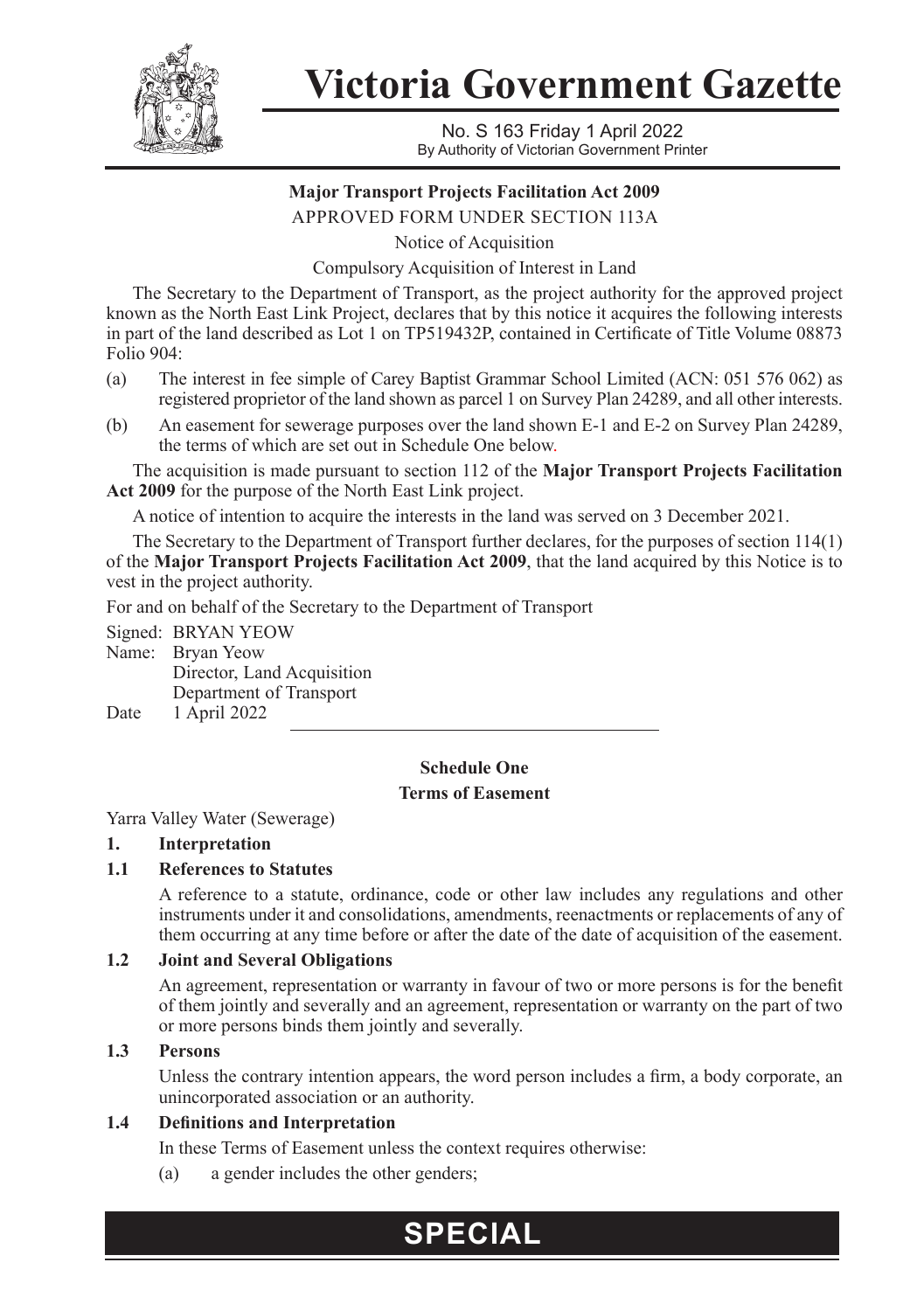- (b) the singular includes the plural and vice versa;
- (c) the Grantor includes the Grantor's administrators, successors, transferees, assigns, licensees, employees, agents, contractors and sub-contractors;
- (d) the Grantee includes the Grantee's administrators, successors, transferees, assigns, licensees, employees, agents, contractors and sub-contractors, each of whom may exercise the rights granted under this easement;
- (e) where any form of the word 'include' is used it is to be read as if followed by the words 'without limitation';
- (f) words defined in **A New Tax System (Goods and Services Tax) Act 1999** (Cth) have the same meaning in clauses about GST;
- (g) references to GST extend to any notional liability of any person for GST and to any amount which is treated as GST under the GST law, and references to an input tax credit extend to any notional input tax credit to which any person is entitled;
- (h) **Water** means water, whether or not it contains impurities, and includes **recycled water**; and
- (i) **Assets** means any one or more of the following:
	- (i) water storage basins and ponds and associated works;
	- (ii) pipeline works;
	- (iii) roads or access tracks;
	- (iv) channel and/or drainage works;
	- (v) fences and gateways;
	- (vi) sewerage, water supply and drainage facilities; and
	- (vii) all other equipment, installations and appurtenances whether or not similar to the foregoing as may be useful or convenient in connection therewith.

#### **2. Permitted Purposes**

The registered proprietor of the land the subject of this easement (**Grantor)** grants to the Secretary to the Department of Transport (**Grantee)** the full and free right at all times to:

- (a) enter and remain upon the servient land and obtain ingress to and egress from and pass over the servient land with or without plant, equipment, vehicles and materials;
- (b) construct and maintain gates in fences crossing the servient land;
- (c) construct, lay, place, erect and install assets in, on and under the servient land;
- (d) patrol, inspect (including by aircraft and helicopter), maintain, repair, alter, remove, replace and destroy the assets;
- (e) use, operate and maintain the assets, including by the storage of or passage through the assets of sewerage;
- (f) temporarily locate and store plant, equipment, vehicles and materials in connection with any of the purposes described in paragraphs  $(c) - (e)$  above;
- (g) clear and keep free the servient land of anything whether above or below ground which is or may be an obstruction to the exercise of the rights granted by this document, including all improvements, buildings, trees, plants, soil, fill, works or structures whatsoever;
- (h) maintain or change the present grades and contours of the servient land;
- (i) carry out in, on or under any part of the servient land such digging, cutting and excavating as may be reasonably necessary in relation to the assets or in relation to the exercise of any rights under the easement;
- (j) upon reasonable notice, exclude third parties to carry out maintenance and other works on or in relation to the assets; and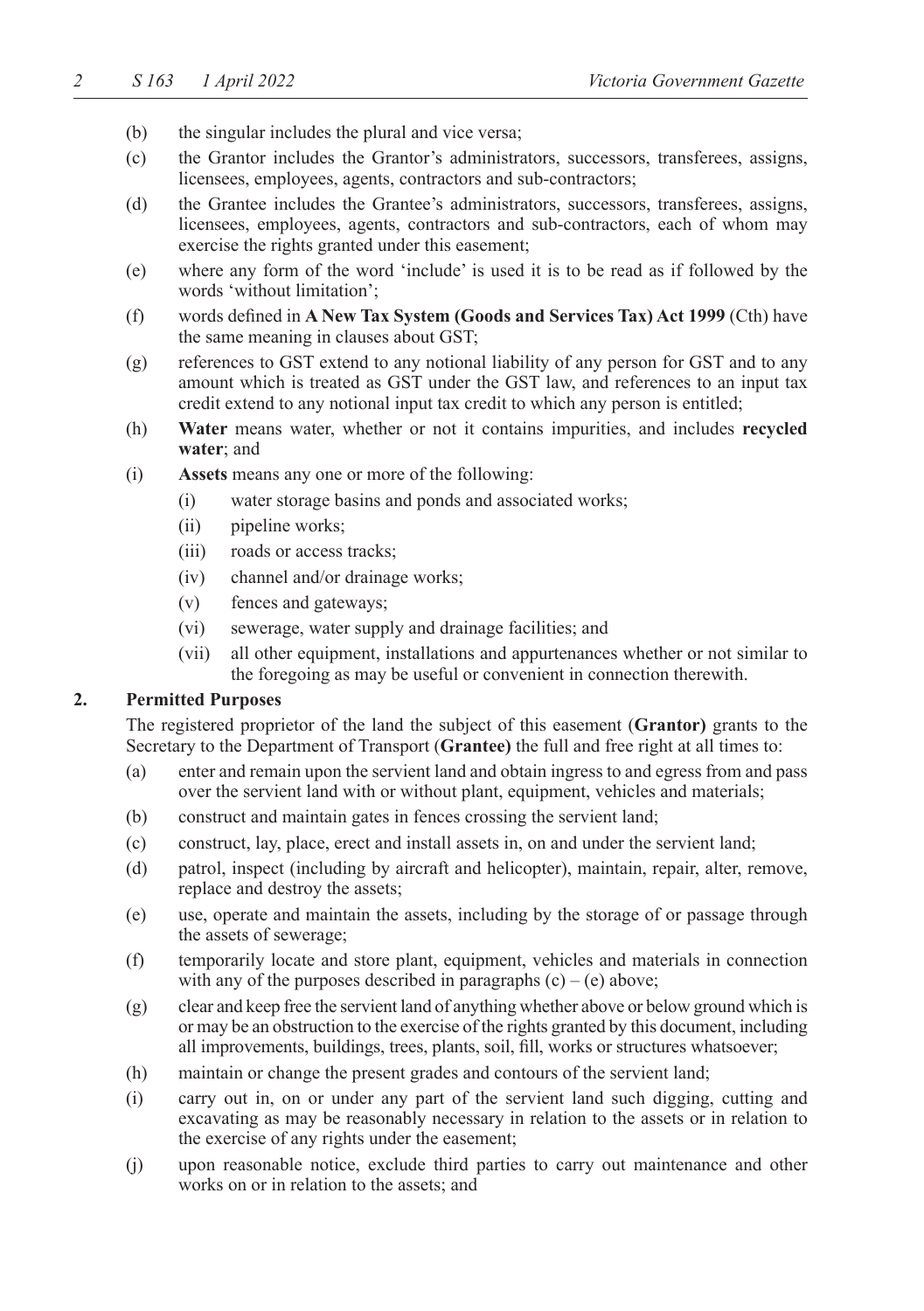(k) without limiting any other power or right granted under this document, exercise the rights, powers, duties and functions of the Grantee under the **Water Act 1989** or any other legislation from time to time relating to the distribution, sale or supply of water, sewerage or similar services or under any licence granted to the Grantee under that legislation or any other such legislation.

# **3. Obligations of the Grantee**

The Grantee must:

- (a) when exercising the rights conferred by the easement:
	- (i) do as little damage to the servient land as is reasonably practicable; and
	- (ii) cause as little interference to the operations of the Grantor on the servient land as is reasonably practicable; and
- (b) cover in any excavation works on the servient land as soon as reasonably practicable after completion of those works.

#### **4. No obstruction by the Grantor**

- (a) The Grantor acknowledges and agrees that the Grantee must at all times, have uninterrupted control and access to the servient land.
- (b) The Grantor must not do or permit to be done on the servient land or on any land in the proximity of the servient land any act, matter or thing which interferes or is likely to interfere with the rights of the Grantee under the instrument or with the assets including by planting any vegetation, erecting any structures or any excavating or digging.

#### **5. Ownership of assets**

Despite any rule of law or equity to the contrary or that the assets may be annexed or affixed to the servient land, the assets will at all times remain the property of the Grantee (or any person to whom the Grantee sells or otherwise disposes of the assets) and may be left on or within the servient land whether in use or not.

#### **6. No limitation**

Nothing in these Terms of Easement restricts or limits the rights and obligations of the Grantee under the **Water Industry Act 1994** or any licence under that Act or any rights or obligations of the Grantee under any other legislation for the time being relating to the distribution, sale or supply of water, sewerage or similar services or any licence under any other such legislation.

# **7. GST**

A recipient of a taxable supply under these Terms of Easement must:

- (a) pay to the supplier an additional amount equal to any GST on any supply by the supplier under the instrument, without deduction or set-off of any other amount; and
- (b) make that payment in addition to and at the same time as the other consideration, or part of it, must be paid or provided.

The requirement to pay an amount in respect of GST is subject to the party making a taxable supply under this document issuing a tax invoice to the other party.

# **8. Successors**

Each of the Terms of Easement are essential terms of the easement and apply to the Grantor, the Grantor's successors and the registered proprietor for the time being of the servient land.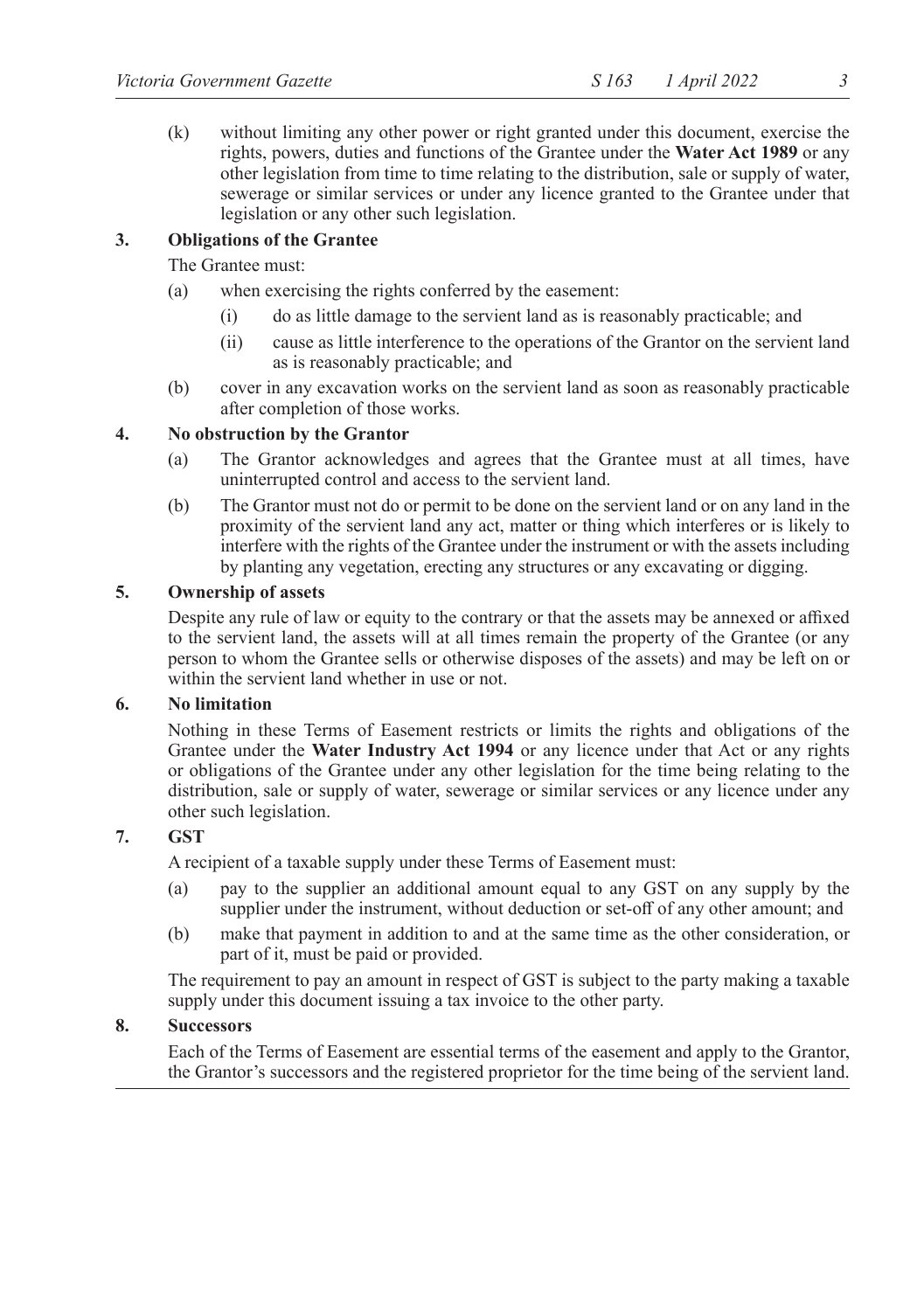# **Major Transport Projects Facilitation Act 2009**  APPROVED FORM UNDER SECTION 113A

Notice of Acquisition

Compulsory Acquisition of Interest in Land

The Secretary to the Department of Transport, as the project authority for the approved project known as the North East Link Project, declares that by this notice it acquires the following interest in part of the land described as Lot 1 on Plan of Subdivision 406504J in Certificate of Title Volume 10468 Folio 030:

The interest in fee simple of Veneto Club (ACN: 004 843 752) as registered proprietor of the land shown as parcels 1 and 2 on Survey Plan 24430, and all other interests in the land.

The acquisition is made pursuant to section 112 of the **Major Transport Projects Facilitation Act 2009** for the purpose of the North East Link project.

A notice of intention to acquire the interests in the land was served on 3 December 2021.

The Secretary to the Department of Transport further declares, for the purposes of section 114(1) of the **Major Transport Projects Facilitation Act 2009**, that the land acquired by this Notice is to vest in the project authority.

For and on behalf of the Secretary to the Department of Transport

Signed: BRYAN YEOW Name: Bryan Yeow Director, Land Acquisition Department of Transport Date 1 April 2022

#### **Major Transport Projects Facilitation Act 2009**

APPROVED FORM UNDER SECTION 113A

Notice of Acquisition

#### Compulsory Acquisition of Interest in Land

The Secretary to the Department of Transport, as the project authority for the approved project known as the North East Link Project, declares that by this notice it acquires the following interest in part of the land described as Land in Plan of Consolidation 351514W, contained in Certificate of Title Volume 10167 Folio 046:

The interest in fee simple of Trustees of the Marist Brothers (ARBN: 064 875 510) as registered proprietor of the land shown as parcel 1 on Survey Plan 24287, and all other interests.

The acquisition is made pursuant to section 112 of the **Major Transport Projects Facilitation Act 2009** for the purpose of the North East Link project.

A notice of intention to acquire the interest in the land was served on 14 December 2021.

The Secretary to the Department of Transport further declares, for the purposes of section 114(1) of the **Major Transport Projects Facilitation Act 2009**, that the land acquired by this Notice is to vest in the project authority.

For and on behalf of the Secretary to the Department of Transport

Signed: BRYAN YEOW Name: Bryan Yeow Director, Land Acquisition Department of Transport Date 1 April 2022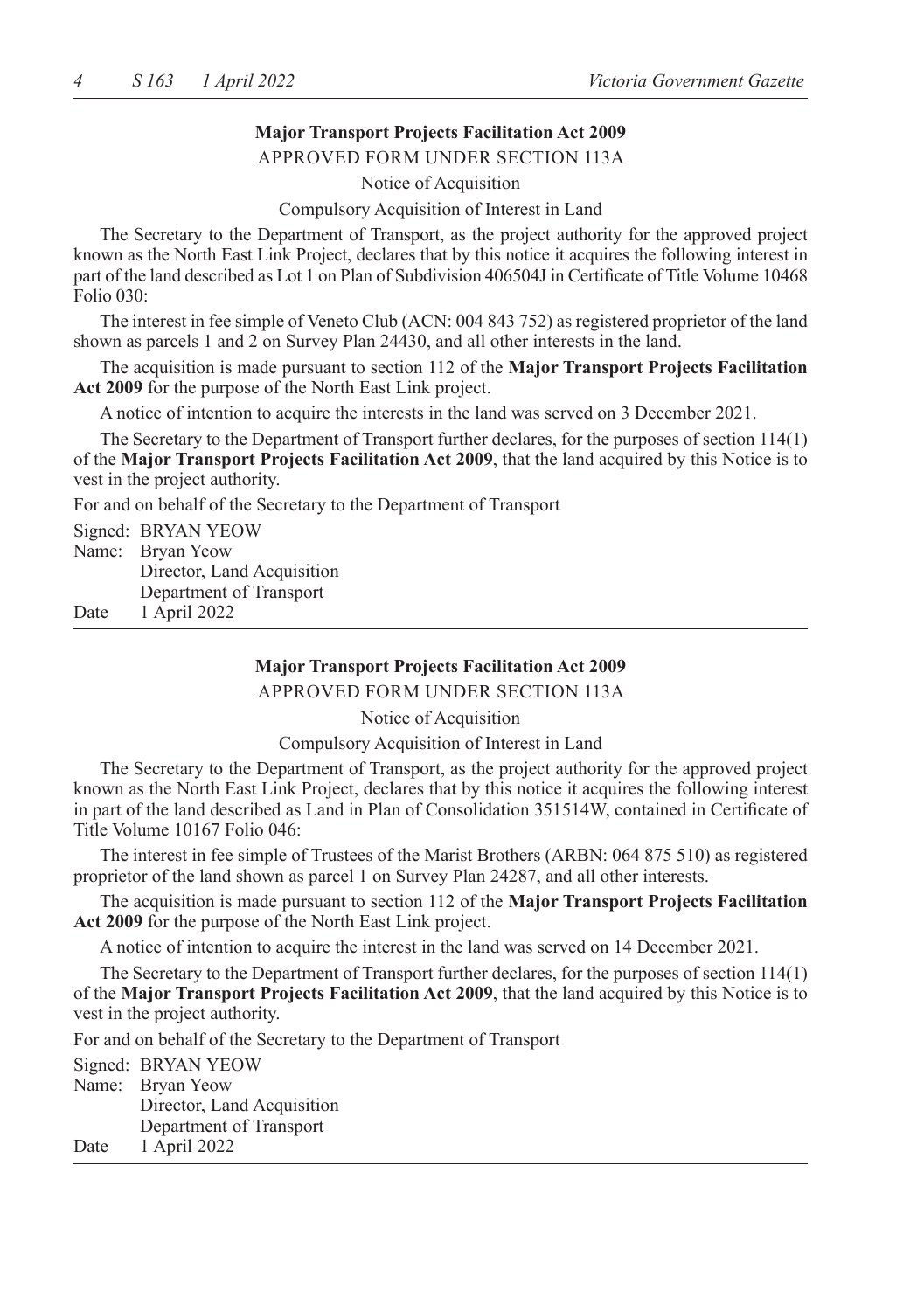# **Major Transport Projects Facilitation Act 2009**  APPROVED FORM UNDER SECTION 113A

Notice of Acquisition Compulsory Acquisition of Interest in Land

The Secretary to the Department of Transport, as the project authority for the approved project known as the North East Link Project, declares that by this notice it acquires the following interests in part of the land described as Lot 1 Plan of Subdivision 310618B, being the land contained in Certificate of Title Volume 10083 Folio 802:

The interest in fee simple of ALH Group Property Holdings Pty Ltd (ACN: 114 682 969) as registered proprietor of the land shown as parcel 1 on Survey Plan 24288, and all other interests.

The acquisition is made pursuant to section 112 of the **Major Transport Projects Facilitation Act 2009** for the purpose of the North East Link project.

A notice of intention to acquire the interests in the land was served on 3 December 2021.

The Secretary to the Department of Transport further declares, for the purposes of section 114(1) of the **Major Transport Projects Facilitation Act 2009**, that the land acquired by this Notice is to vest in the project authority.

For and on behalf of the Secretary to the Department of Transport

Signed: BRYAN YEOW

Name: Bryan Yeow Director, Land Acquisition Department of Transport Date 1 April 2022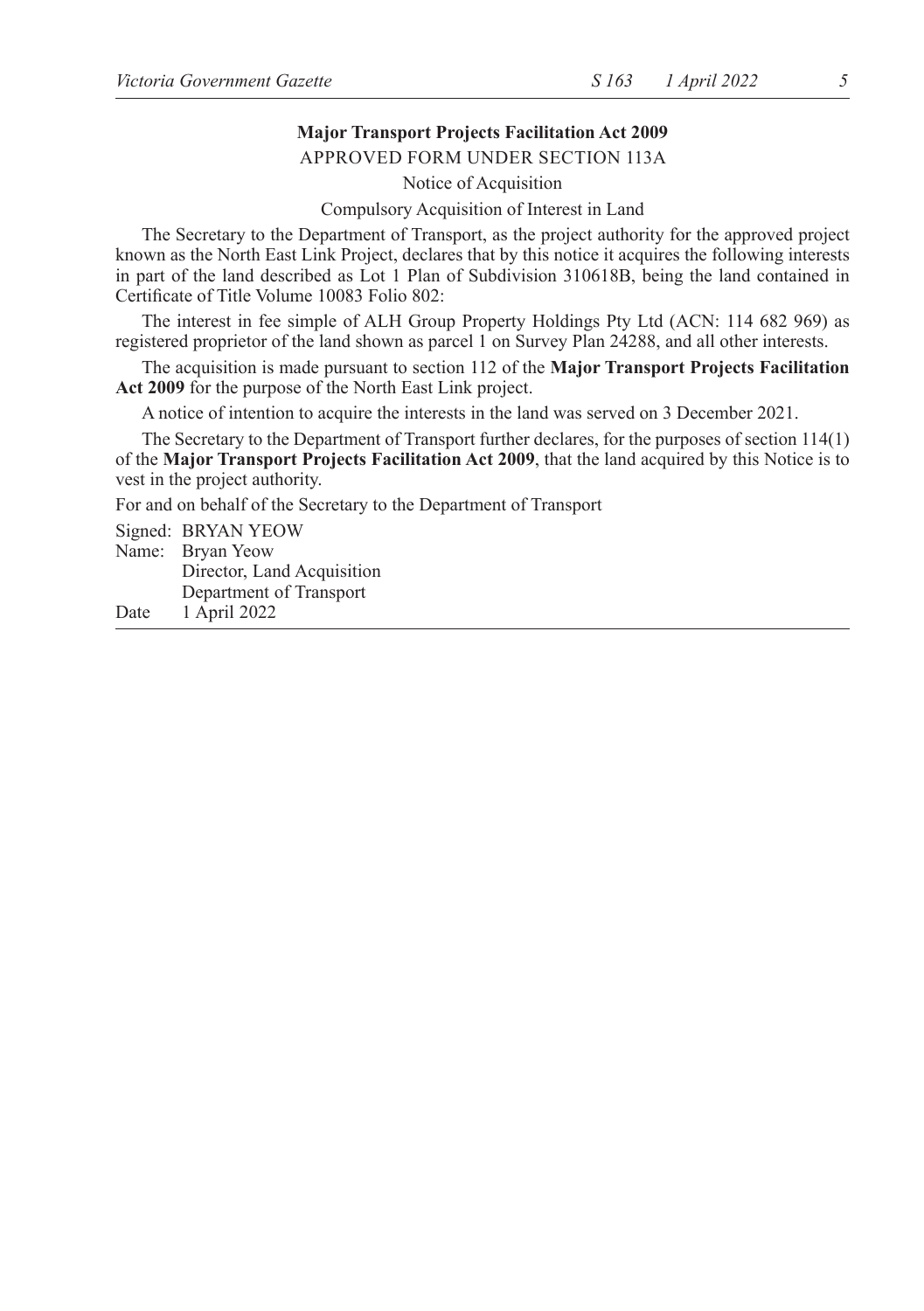This page was left blank intentionally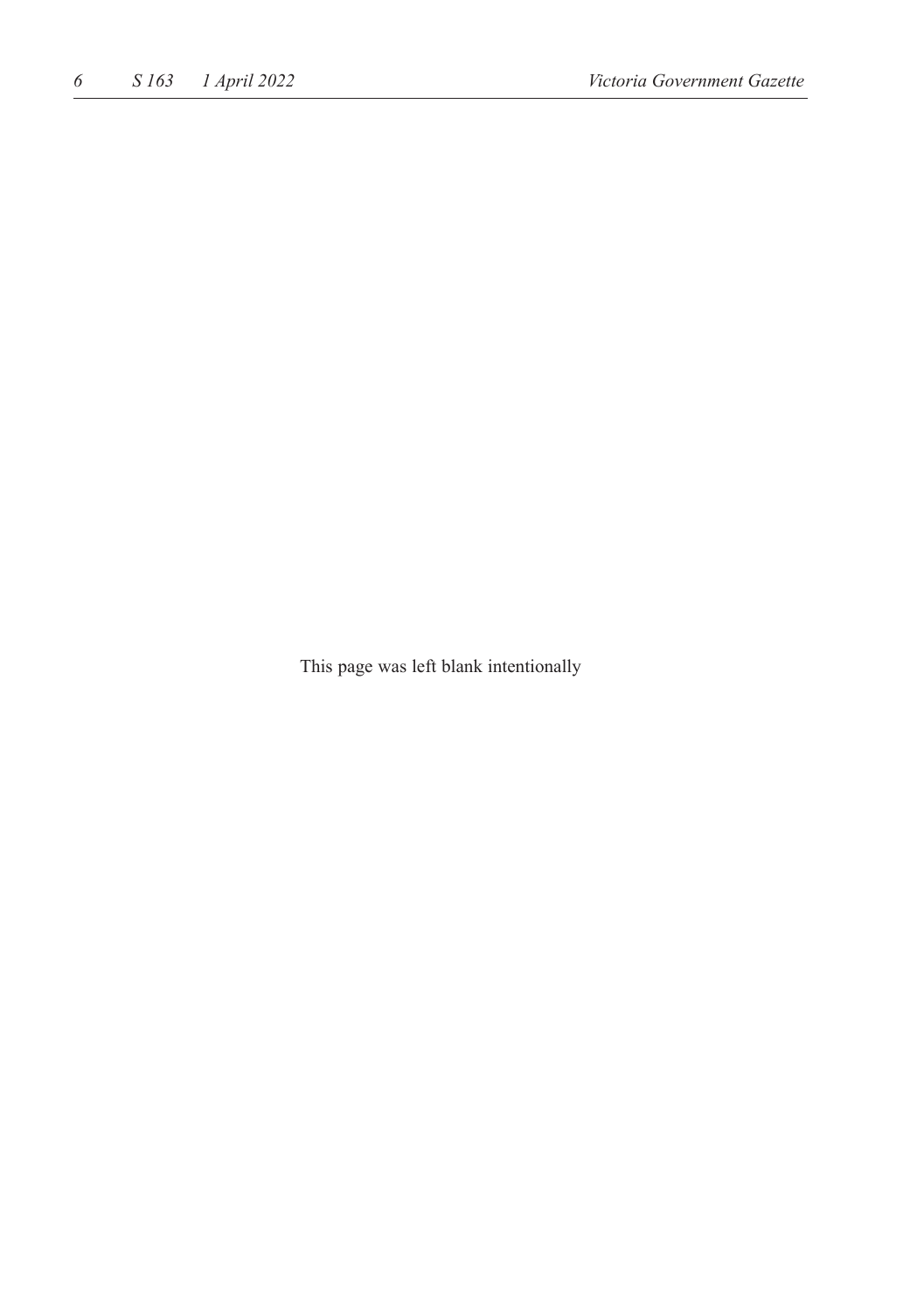This page was left blank intentionally